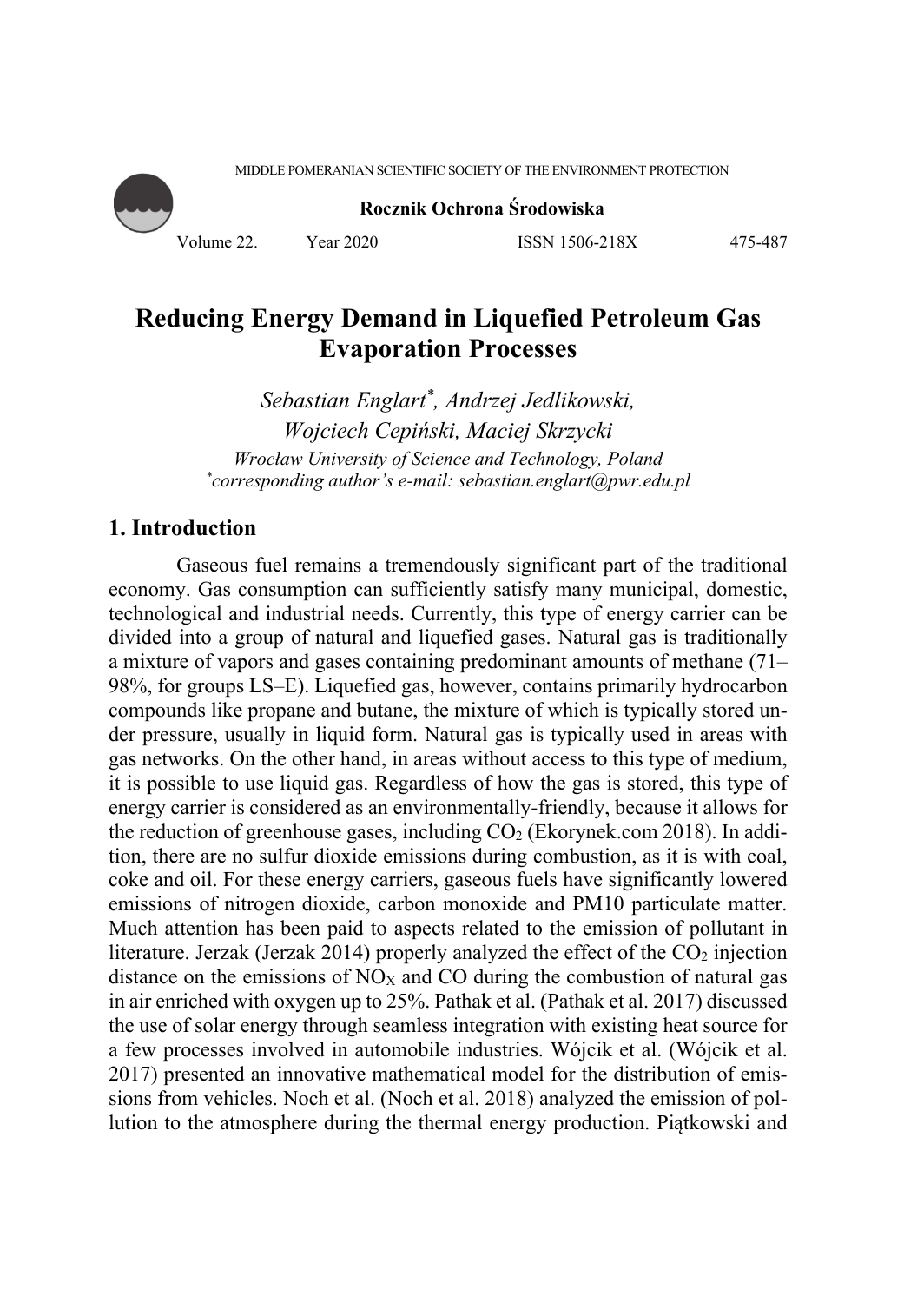Bohdal (Piątkowski & Bohdal 2011) investigated the influence of ecological properties of a spark-ignition engine powered by a propane-butane mixture.

It is also worth noting that gas is mainly used by various companies that care about sustainable development. This raw material is becoming increasingly popular due to the current limits of emission of pollution and penalties for exceeding them. The use of gas as an ecological fuel intentionally allows industrial plants to meet the requirements of specific regulations and concurrently to create an image of a socially responsible organization. In addition, it additionally allows for a significant reduction in the operating costs of heating systems. Modern gas appliances enable easy regulation and automation of the combustion process, which allows to obtain a high-energy effectiveness and uniform combustion parameters. Industrial plants often use a lot of energy. Its production with the use of conventional fuels (coal, coke, fuel oil) may have a negative impact not only on the environment, but also on the health of employees. This is a further argument in favor of replacing them with a gaseous fuel (Eko-rynek.com 2018).

#### **2. Literature review**

A standard form of using gaseous fuel is to deliver it via a gas distribution network (Englart et al. 2019). However, it is also possible to use liquid gas in its liquefied form. It is a product of a different kind than traditional fuels. At European level, it has been recognized as an alternative fuel and as a low-carbon, accessible and efficient energy carrier. The use of LPG should be promoted in order to ensure better air quality in Poland. It is also recommended to use this energy source more for heating purposes (POGP 2019). Liquefied form allows for storing large amounts of gas in smaller storage tanks, while allowing for its free transport. In the literature there are many possible solutions based on the practical use of liquefied gaseous fuel. Williams and Larson (Williams & Larson 2003) compared different direct and indirect liquefaction technologies for making fluid fuels from coal. Zakaria and Mustafa (Zakaria & Mustafa 2011) presented LPG characteristics in the cylinder during the exhaust process via modification of the existing composition design. Qeshta et al. (Qeshta et al. 2015) analyzed the effect of LPG sweetening process using tertiary alkanolamine. Barrera et al. (Barrera et al. 2012) performed the experimental analysis using absorption refrigeration advanced Solar cooperated with Generator Absorber eXchanger system. Dai et al. (Dai et al. 2018) presented a detailed investigation of an air-source liquefied petroleum gas – solar driven absorption heat pump using also Generator Absorber heat eXchanger. Shi (Shi 2012) presented an original model for the proper selection of LPG vaporization stations for storage tanks. Dolna and Mikielewicz (Dolna & Mikielewicz 2017) presented the numerical research on the ground coupled compressor heat pump operates under quasi-steady mode. The authors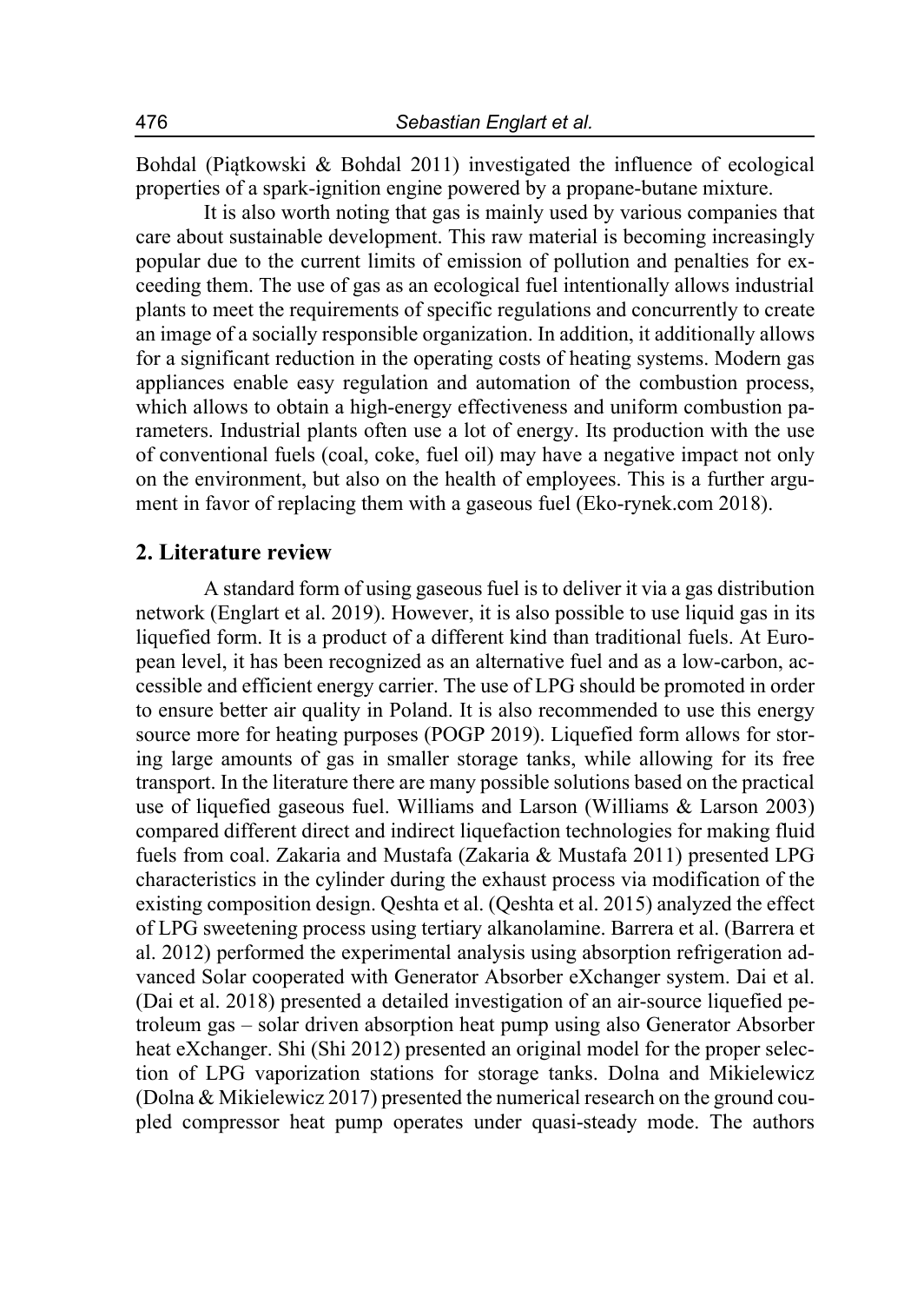analyzed the direct influence of a single field type vertical ground heat exchanger on the surrounding ground. Shi et al. (Shi et al. 2008) described a novel LPG gas supply system utilizing solar thermal energy. This authors system manages hot water produced by a solar water heating system as vaporization heat source and uses an electric heater as assisted heat source. Żuchowicki and Żuchowicki (Żuchowicki & Żuchowicki 2009) presented the selected problems of the gas systems reliability operation. Shi et al. (Shi et al. 2018) presented the transient behaviors of liquefied petroleum gas (LPG) natural vaporization in a cylinder using an experimentally validated model. Shi et al. (Shi et al. 2019) investigated a new LPG vaporization system utilizing direct-expansion solar-assisted heat pump for residential gas supply. In another paper, these authors (Shi et al. 2019) focused on the advancements and the current status of this system (DX-SAHPs). Han et al. (Han et al. 2017) performed thermal design optimization analysis for intermediate fluid vaporizer using liquefied natural gas. Shi et al. (Shi et al. 2019) claimed that integrating solar collector-evaporators with some modern technologies, such as photovoltaic, phase change material thermal storage and heat pipe, makes DX-SAHPs perform better under different climates and applications. Suslov et al. (Suslov et al. 2015) described an experimental heat pump unit for water thermal preparation in the closed water supply units.

This paper focuses on the more efficient use of renewable energy sources in the LPG vaporizer systems in moderate climate conditions. This process is typically used when the natural evaporation of gas in the storage tank is insufficient in relation to its demand. The use of such systems enables more efficient use of a low-emission and efficient energy carrier to supply gas systems with relatively high gas demand.

### **3. Operating principle of LPG vaporizer**

The following method is commonly used to evaporate LPG: the gas in the liquid phase is supplied to the vaporizer, which raises its temperature and heats up the liquid phase above the boiling point at the discharge pressure. The liquefied gas is evaporated by indirect heating using hot water at a temperature from 40 to 85°C. (Pathak et al. 2017, Kowalczyk 2004). To ensure the precise interpretation of this process, the temperature range is shown in the diagram as evaporation temperature curves for propane, butane and their mixtures (Fig. 1). It is also worth noticing that the temperature range is directly related to the pressure range in the system components (tank, vaporizer, etc.). For example, the maximum overpressure in the above-ground storage tanks is 16 bar.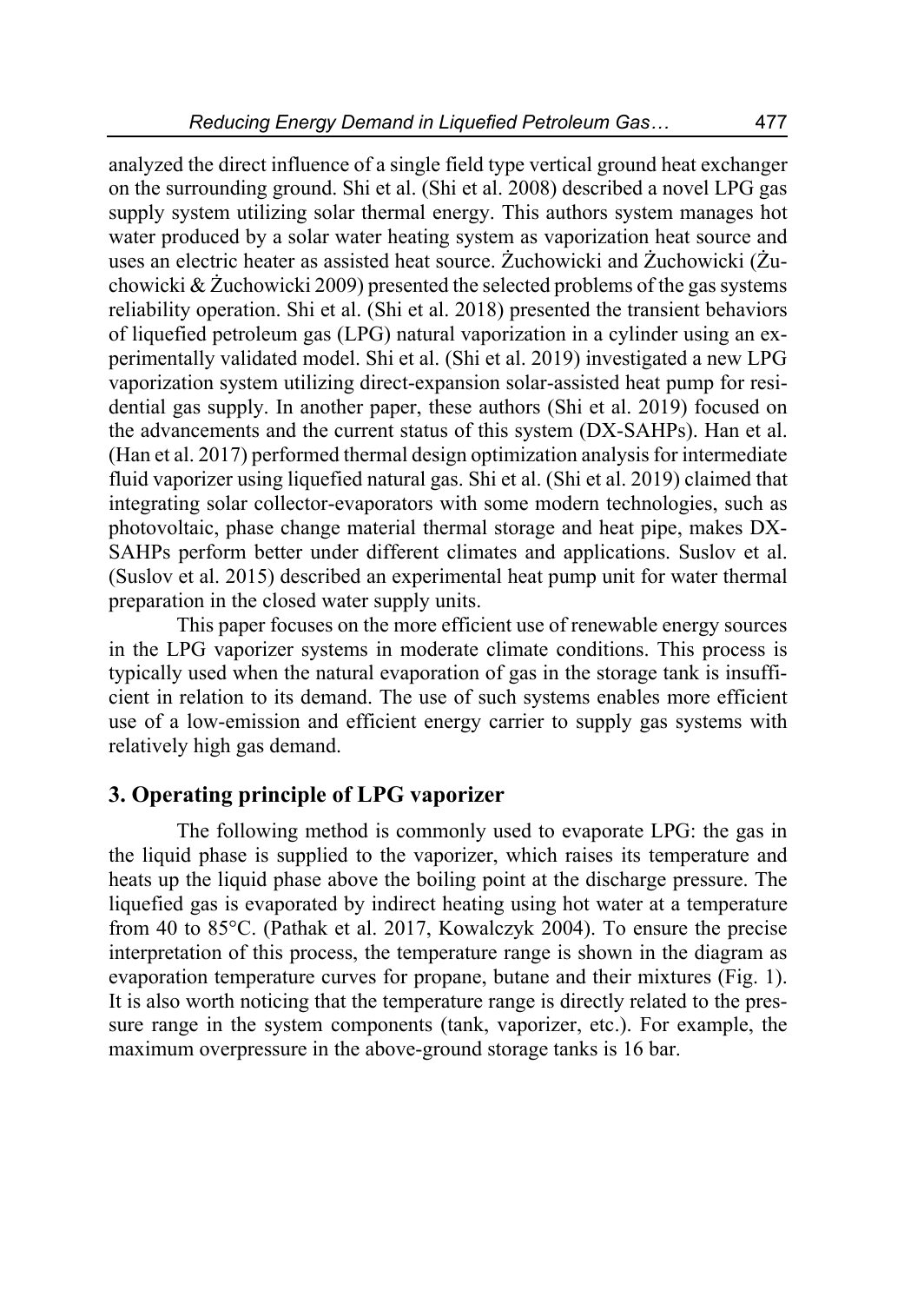

**Fig. 1.** Vapor pressure of selected Liquefied Petroleum Gases (Zajda & Tymiński 1999): (a) Propane, n-Butane and Isobutane, (b) mixtures of Propane and n-Butane

Depending on the method and the type of supply of the receivers, vaporizers are divided into two types: Feed-Back and Feed-Out. The first operates on the principle of gas-phase transmission through the vaporizer to the storage tank from where the gas is supplied to the gas system and the receiver. In the Feed-Out system, the gas from the vaporizer flows directly to the system and the receiver. The main advantage of the Feed-Back system is that it eliminates the direct consumption of gas in its liquid phase by the system by redirecting the gas from the vaporizer back to the gas storage tank. Also, the liquefied gas evaporation in the storage tank can be used to the maximum in this system. In Poland's climatic conditions, the Feed-Back system seems to be economically unjustified. At low outdoor temperatures, there will be large heat losses in the storage tank causing increased energy demand for gas heating. In Polish climatic conditions, the use of vaporizers in the Feed-Out system is recommended.

## **4. Requirements for the operating configuration of LPG vaporizers**

Standard LPG systems provide an adequate amount of gas from natural evaporation through heat extraction from the wetted surface of the storage tank. Shi and others discussed a detailed description of the process of natural evaporation of gaseous fuel (Shi et al. 2018). The authors also pointed out the appropriate adjustment of the number of storage tanks to the liquid gas system. In their opinion, in the case of many storage tanks, a system with liquid phase consumption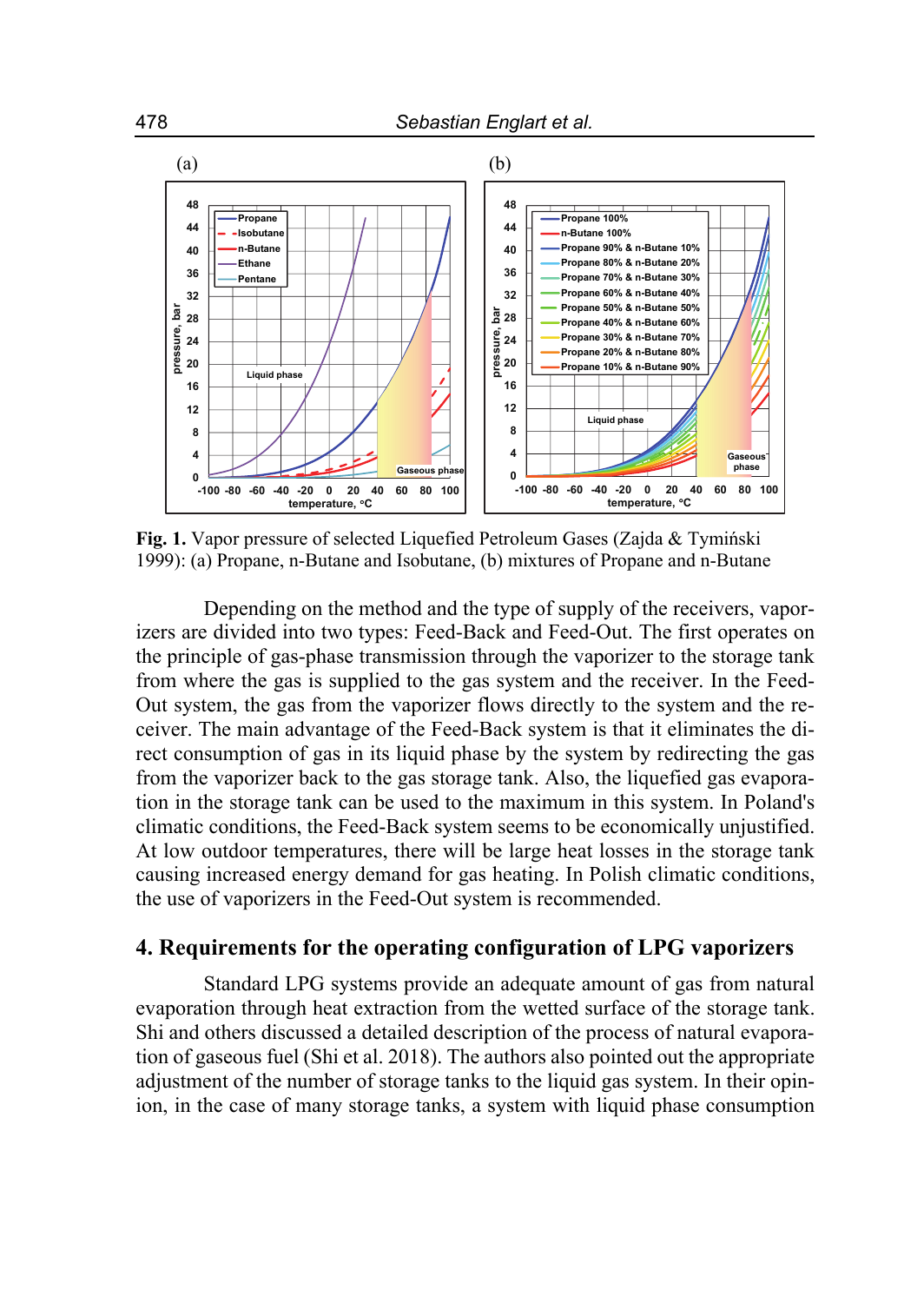and forced gas evaporation in the evaporator should be designed. This variant allows for a reduction the storage area of tanks. In addition to the technical factors, economic factors should also be considered (Shi et al. 2012). For this reason, electrical and water equipment solutions are available on the market. The first of them is typically used in systems with a lower power output and performance not exceeding 200 kg/h. Water devices are used in systems with a performance greater than 200 kg/h and whenever it is not possible to provide sufficient electrical power to supply the electrical vaporizer.

The vaporizers can be combined in a parallel arrangement. However, the fewer vaporizers work in a single battery, the easier it is to achieve a stable operation and the possibility of adjusting individual system parameters. For many industrial plants where there is no possibility of gas supply interruptions (e.g. glass factories, poultry farms) a more efficient solution is to use two smaller LPG vaporizers with less power than one more powerful vaporizer. Therefore, it is possible to use the power reserve to guarantee reliable operation of the system in case of a failure, malfunction or defect of the second vaporizer. The condition for proper operation of a system consisting of several vaporizers represents the selection of devices with the same power or effectiveness. Another necessary condition for the devices of this type working in a one system is to maintain the symmetry of the position of supply collectors and consumption of gas after the vaporizers. Moreover, the performance of vaporizer (in kg/h) should be 20-30% higher than the capacity of the receiver. The approx. 30% reserve guarantees more stable operation of both electric and water vaporizers and also is a safe reserve of energy in case of a sudden and unexpected high gas consumption, e.g. during the system start-up (Gasconcept Kurpińscy 2019).

#### **5. Vaporizer supply options**

Based on the analysis of vaporizer supply systems operation, solutions based on a conventional energy source (CES) were proposed. Vaporization of gaseous fuel taken from the gas storage tank takes place in a vaporizer supplied by a traditional high-temperature gas boiler (GB) (Fig. 2 (a)). This energy source can be replaced by a low-temperature gas boiler or a more efficient low-temperature condensing boiler or by a gas absorption heat pump (Fig 2 (b)). In this way, a system based on renewable energy source (RES) such as Ground Air Heat Exchanger (GAHE), Horizontal Heat Exchanger (HHE) or a Vertical Heat Exchanger (VHE) can be created (Fig. 2 (b)–(e)). Moreover, a solution using two cooperating lower heat sources (outside air and ground) allows creating a Multi-RES system (Fig. 2 (b)+(c)). The proposed solutions should be based on a vaporizer with an adequately larger heat exchange area and a design that ensures effective heating and effective gas evaporation.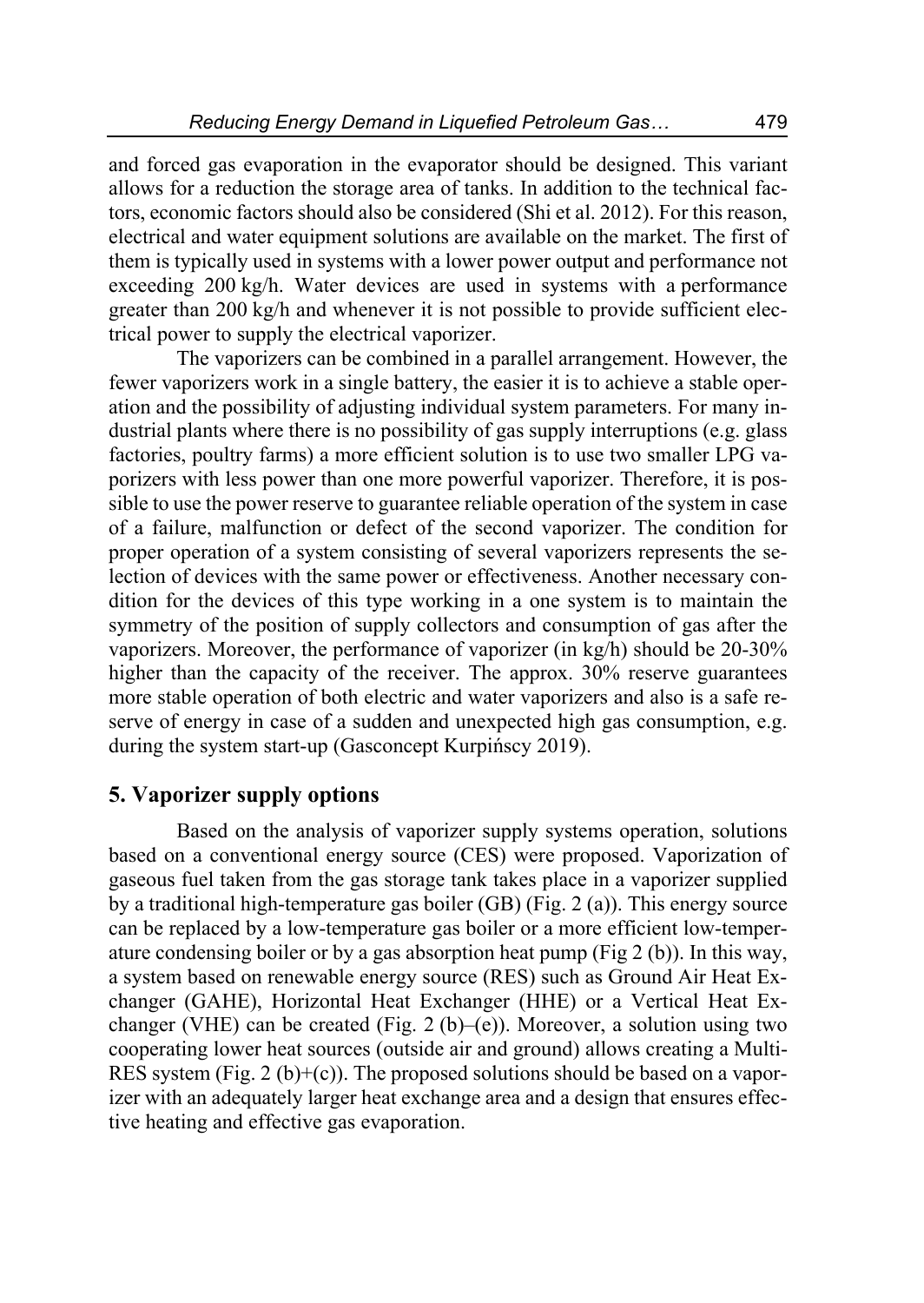

**Fig. 2.** Diagrams of considered gas vaporization systems equipped with: conventional energy source (a) GB, renewable energy sources: GAHP assisted by: (b) OA, (c) GAHE, (d) HHE, (e) VHE, (Abbreviations: GB – Gas Boiler, GAHP – Gas Absorption Heat Pump, GAHE – Ground Air Heat Exchanger, HHE – Horizontal Heat Exchanger, OA – Outdoor Air, VHE – Vertical Heat Exchanger)

# **6. Calculation results**

The analysis was prepared as a variant for liquid gas evaporation systems using a vaporizer with a calculated performance 200 kg/h, which was supplied by the particular devices shown in Fig. 2. In the considerations, the parameters of the actual devices using only gaseous fuel were used, discussed in detail in the previous chapter. It was assumed that the tank is filled with propane, for which it was also assumed that it is necessary to heat the liquid phase in the vaporizer at outdoor air temperatures lower than  $6^{\circ}$ C. Because of the heat losses at low outdoor air temperature, it was assumed that the gas phase is heated to 20°C.

The calculations assume two modes of all-year-round operation:

- constant effectiveness for industrial applications,
- variable effectiveness for domestic needs (preparation of meals, heating and domestic hot water preparation).

The gas utilization effectiveness is expressed as the ratio of the heating performance of a whole device to the heat taken from the gas burner (calorific value of the gas). Fig. 3 shows the relation between the device's effectiveness for various system operating temperatures and outdoor air temperature for the considered types of gas devices cooperating with the vaporizer. In the analysis of allyear-round operation, the average times of occurrence of particular outdoor air temperatures at averaged relative air humidity for the city of Wrocław were also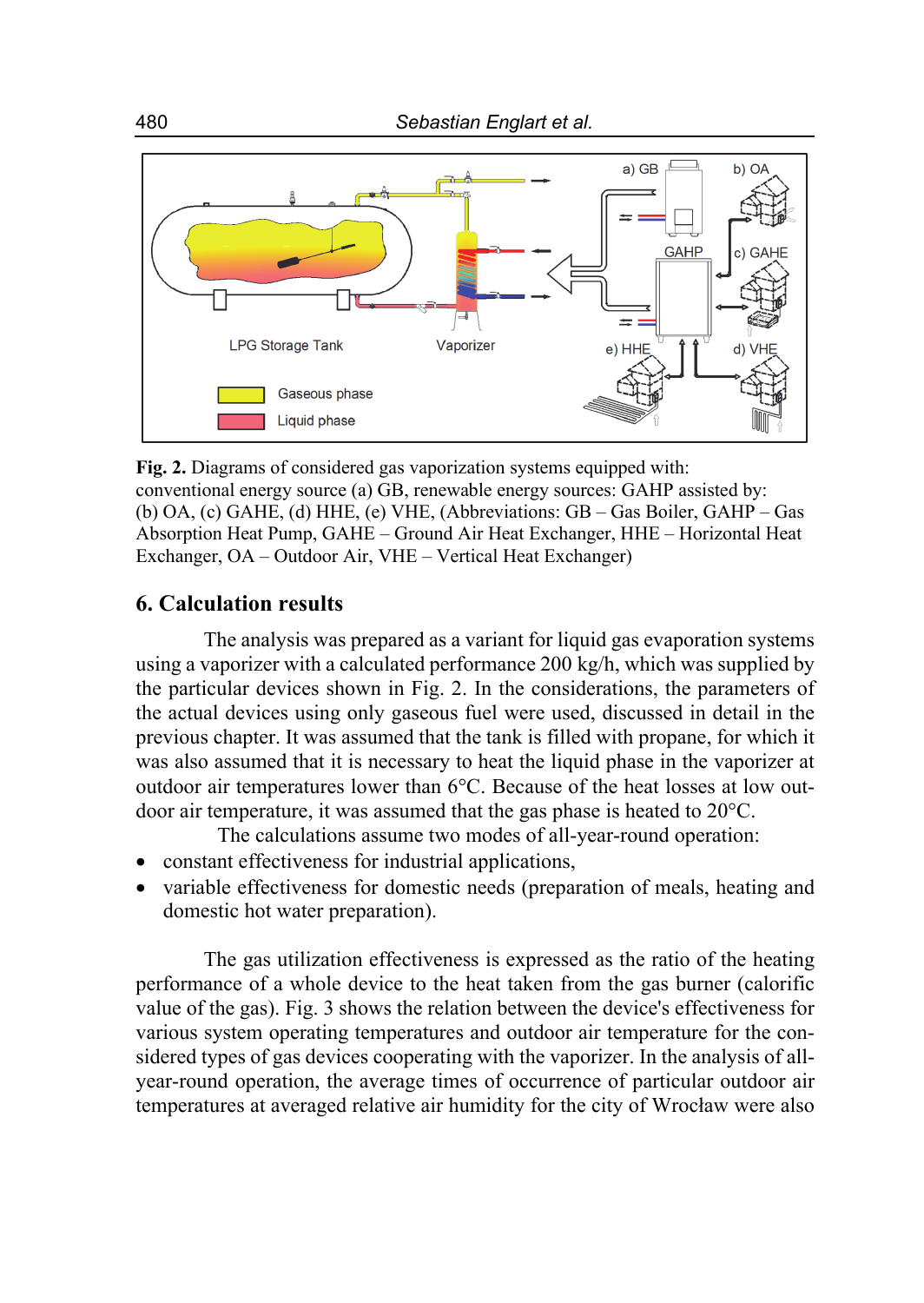used (Fig. 4). Next, the operation of gas vaporization systems for various assumed operation parameters (gas boiler, gas condensing boiler, absorption heat pump using energy from outdoor air or the ground – heat exchanger in three configurations: air and a system of horizontal and vertical heat exchangers) was compared (Fig. 2).

The following formula (1) was used to determine the annual gas consumption of individual devices  $\dot{V}_a$  (m<sup>3</sup>/h):

$$
\dot{V}_a = \sum_{i=1}^n \frac{\tau_i \left[ Q_V(t_o) + Q_P(t_o) \right] v_g}{\varepsilon_i(t_o)}
$$
(1)

where:

 $\varepsilon_l(t_o)$  – effectiveness of the device under outdoor air temperature conditions (according to Fig. 3); dimensionless,

 $\tau_i$  – time of occurrence the outdoor air temperature (acc. to Fig. 4); h,

 $Q_P(t_o)$  – heat of gas preheating at outdoor air temperature conditions; W,

 $Q_V(t_0)$  – heat of gas vaporization at outdoor air temperature conditions; W,

 $v_{\rm g}$  – specific gas consumption coefficient; m<sup>3</sup>/(h·W).

Heat of gas vaporization (2) can be expressed as follows:

$$
Q_V(t_o) = \dot{m}_g \left[ h_{L_p}(t_o) - h_{G_p}(t_o) \right]
$$
 (2)

where:

 $\dot{m}_g$  – gas mass flow rate; kg/s,

 $h_{Lp}(t_o)$  – specific enthalpy of liquid phase;  $J/(kg·K)$ ,

 $h_{Gp}(t_o)$  – specific enthalpy of gaseous phase;  $J/(kg·K)$ .

Heat of gas preheating (3) can be calculated as:

$$
Q_{P}(t_{o}) = \dot{m}_{g} \left[ h_{Gp} (20^{\circ} \text{C}) - h_{Gp} (t_{o}) \right]
$$
 (3)

where:

 $\dot{m}_g$  – gas mass flow rate; kg/s,

- $h_{Gp}(20^{\circ}C)$  specific enthalpy of gaseous phase at an outdoor air temperature of  $20^{\circ}$ C; J/(kg·K),
- $h_{Gp}(t_o)$  specific enthalpy of gaseous phase;  $J/(kg·K)$ .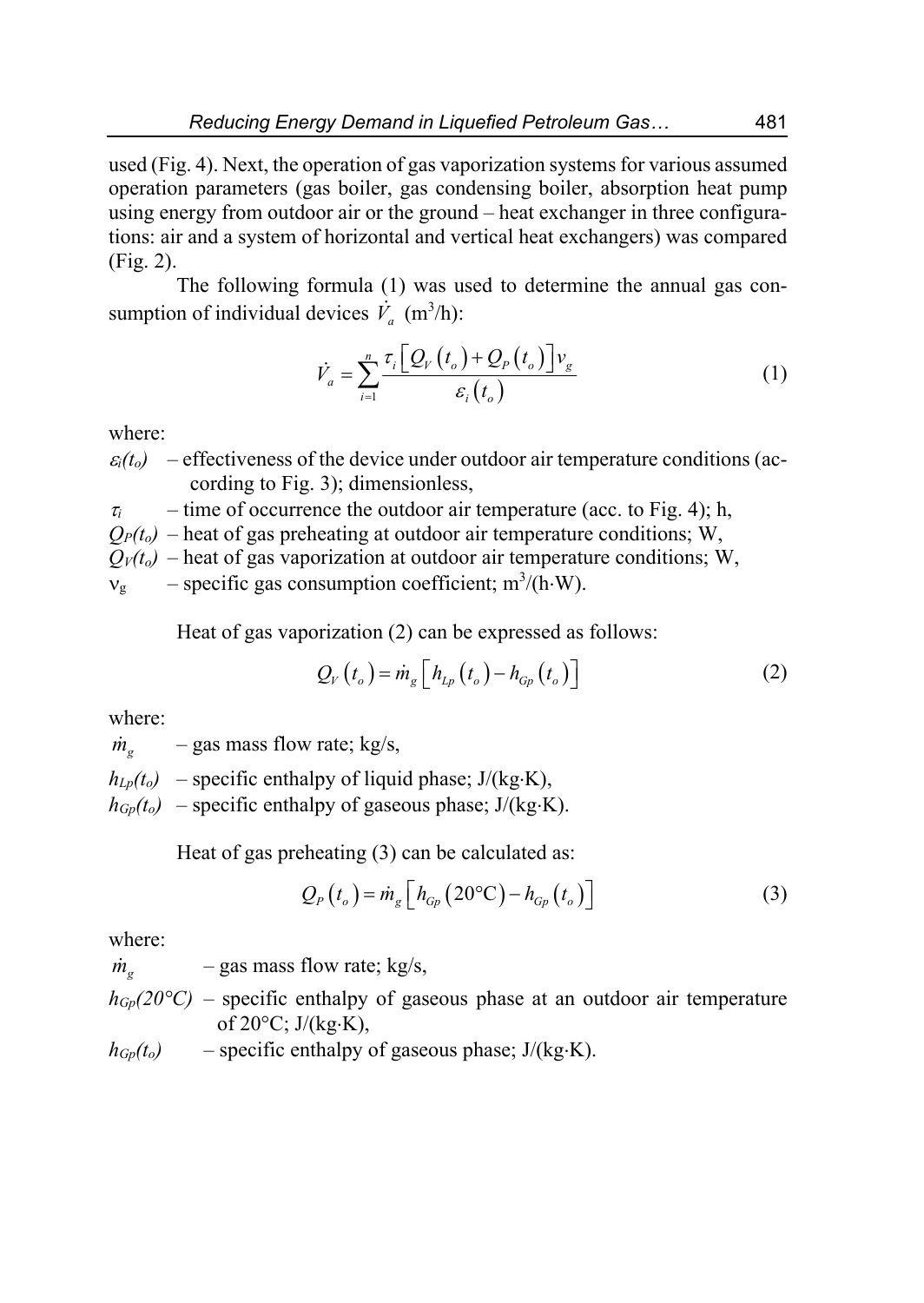

**Fig. 3.** Effectiveness of the considered gas vaporization systems expressed as a function of the outdoor air temperature, (Abbreviations: GB – Gas Boiler, GAHP – Gas Absorption Heat Pump, GAHE – Ground Air Heat Exchanger, HHE – Horizontal Heat Exchanger, OA – Outdoor Air, VHE – Vertical Heat Exchanger)



**Fig. 4.** Annual number of hours of occurrence of outdoor air temperature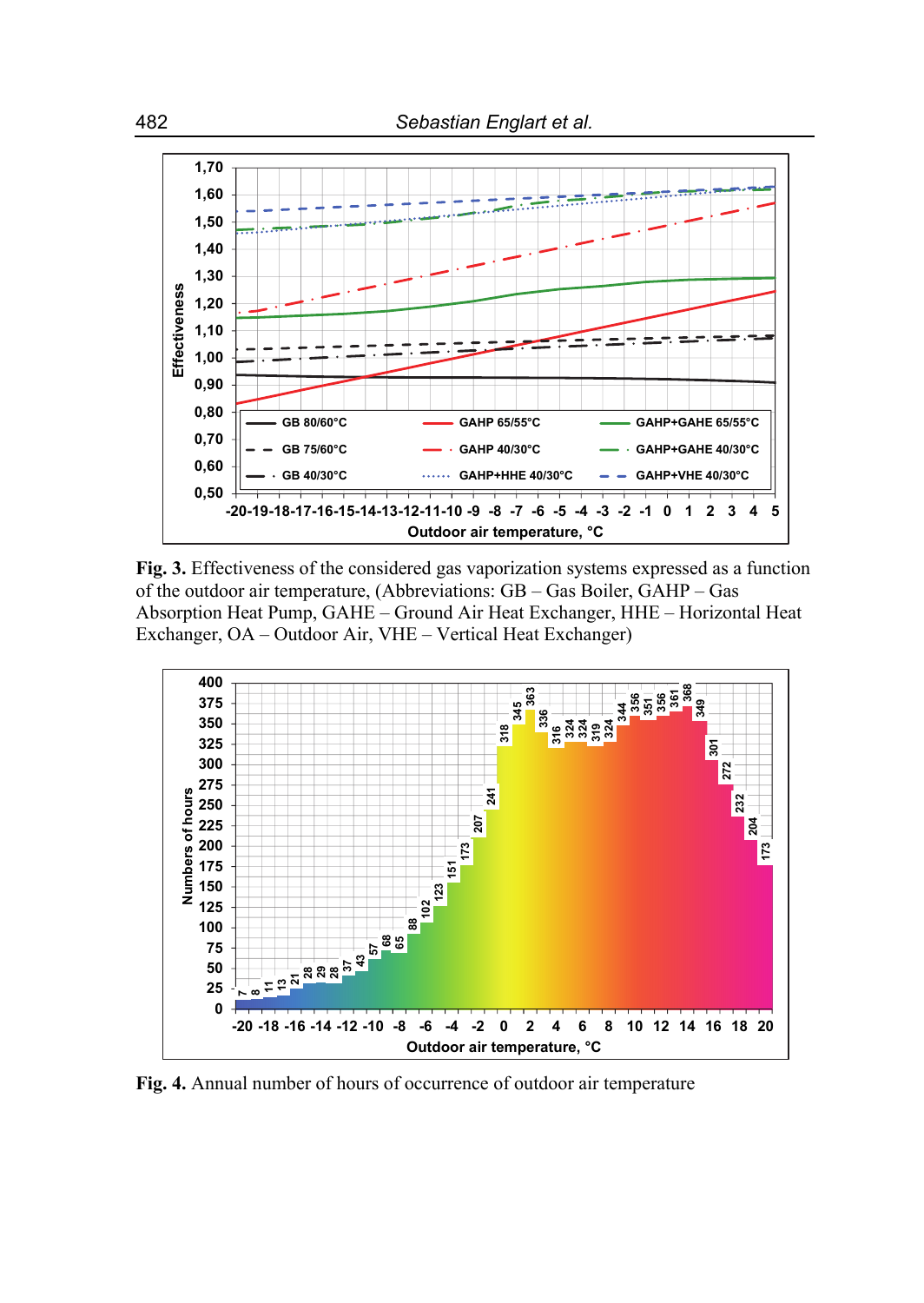It can be seen in Fig. 3 a simple replacement of the conventional energy source (gas boiler) with a condensing appliance increases the effectiveness of the entire system (from 0.90 to 1.10). Moreover, it is worth noting that the use of each of the renewable energy sources allows a noticeable increase in the effectiveness of the whole system (from 0.90 to 1.60).

Fig. 5 shows the results of a comparative analysis of the considered gas supply systems. The analysis was carried out in relation to a system based on a conventional gas boiler operating at standard parameters  $(80/60^{\circ}C)$ .

As can be seen, the use of proposed systems: GB (condensing boiler), GAHP or GAHP with GAHE, VHE or HHE can result in energy savings in gas consumption (from 14% to 42% per year, depending on the profile of gas consumption).



**Fig. 5.** Comparison of percentage gas demand of considered gas vaporization systems with respect to the conventional energy source (gas boiler operating under temperature parameters  $80/60$ °C)

In terms of purchasing costs, the most effective solution is to use a condensing boiler operating at low temperature conditions  $(40/30^{\circ}C)$ , where gas consumption can be reduced by up to 14%. Otherwise, in the context of the gas demand, the most economic system is GAHP, which can work with GAHE with VHE or HHE. In this case, it is possible to reduce gas consumption by up to 42%.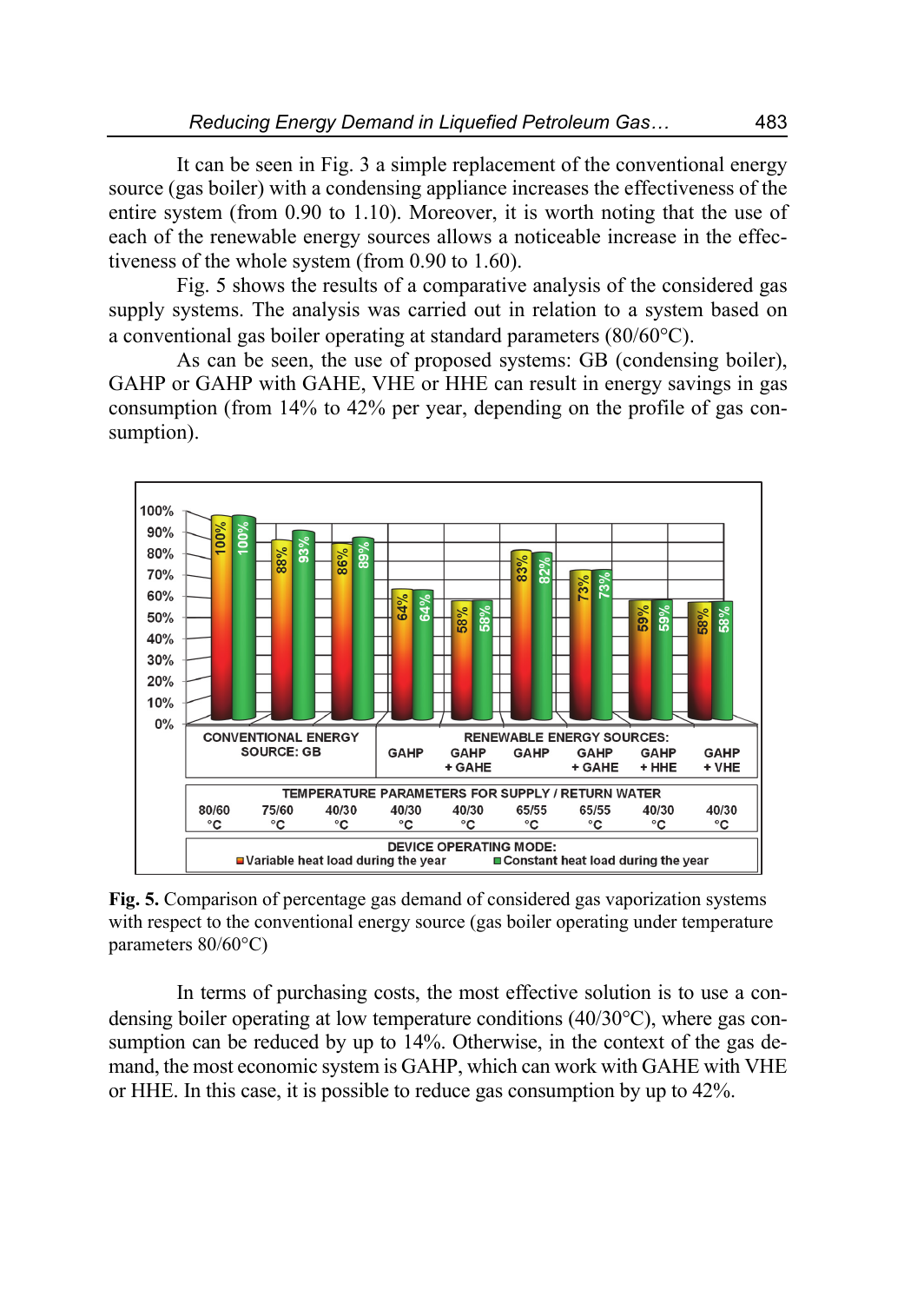## **7. Conclusions**

In comparison to the classic and currently commonly used systems, the alternative solutions based on modern gas devices and renewable energy presented in the paper, show considerable potential for energy savings in liquid gas evaporation systems for the gas supply to various facilities.

The analysis of energy generation using low-temperature gas boilers, gas absorption heat pumps and heat pumps with combination with various lower heat sources convinces the advisability of undertaking the subject of research.

It has been demonstrated that the proposed solutions can significantly reduce the energy consumption for the evaporation of liquefied petroleum gas in an environmentally friendly way by exploiting the energy potential of its natural resources.

In addition, gas absorption heat pumps can be used to efficiently produce coolant for both production and social needs (e.g. for cooling of offices) during the summer when natural evaporation is sufficient and there is no need to start up the vaporizer. This allows for the purchase of smaller cooling devices and the reduction of electricity demand during warm periods throughout the year.

The analysis leads to the following conclusions:

- replacing the traditional gas boiler with a low-temperature gas boiler working with a larger heat exchanger (larger heat exchange area and higher heating power) allows reducing the energy demand from 7% to 14%,
- $\bullet$  it is possible to reduce gas consumption to 36% by using gas heat pumps in comparison to the conventional energy sources,
- expansion of the heat pump system with ground heat exchanger, vertical or horizontal heat exchangers allows for gas savings of up to 42%,
- the analyses confirm the need for further research on other solutions based on renewable energy sources to achieve greater energy savings.

### **References**

- Barrera, M.A., Best, R., Gómez, V.H., Garcia-Valladares, O., Velázquez, N., Chan, J. (2012). Analysis of the Performance of a GAX Hybrid (Solar - LPG) Absorption Refrigeration System Operating with Temperatures from Solar Heating Sources. *Energy Procedia, 30*, 884-892.
- Dai, E., Lin, M., Xia, J., Dai Y. (2018). Experimental investigation on a GAX based absorption heat pump driven by hybrid liquefied petroleum gas and solar energy. *Solar Energy, 169,* 167-178.
- Dolna, O., & Mikielewicz, J. (2017). Studies on the Field Type Ground Heat Exchanger Coupled with the Compressor Heat Pump (Part 1). *Rocznik Ochrona Środowiska, 19,* 240-252.
- Ekorynek.com. (2018). Ekologiczne paliwo XXI wieku. (Accessed 05.12.2019). http://www.ekorynek.com/index.php/eko-moto/236-ekologiczne-paliwo-xxi-wieku.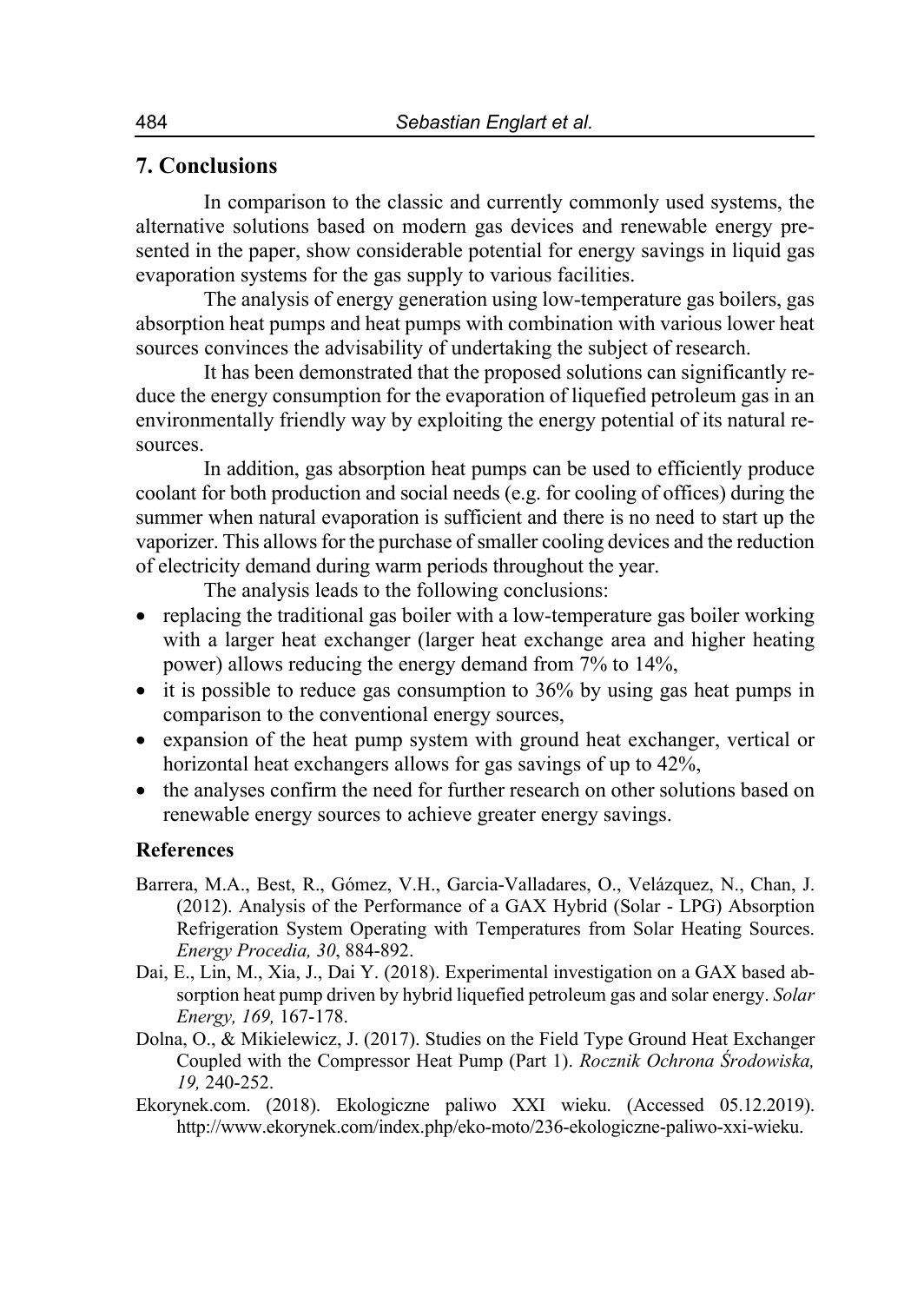- Englart, S., Jedlikowski, A., Cepiński, W., Badura, M. (2019). Renewable energy sources for gas preheating. *E3S Web of Conferences, 116, 00019*, 1-8.
- Gasconcept Kurpińscy, Parowniki. (Accessed 05.12.2019) http://www.gasconcept.com/ oferta/parowniki/parowniki-informacje-ogolne.html
- Han, H., Yan, Y., Wang, S., Li Y.-X. (2017). Thermal design optimization analysis of an intermediate fluid vaporizer for liquefied natural gas. *Applied Thermal Engineering, 129,* 329-337.
- Jerzak, W. (2014). Emissions of  $NO<sub>x</sub>$  and CO from Natural Gas Combustion with Adding CO2 at Varying Distances from the Burner. *Rocznik Ochrona Środowiska, 16*, 148- 160.
- Kowalczyk, M. (2004). *Gazowe i elektryczne promienniki podczerwieni*. Gdańsk: ZNTC Solaren.
- Noch, T., Mikołajczewska, W., Wesołowska, A., Friedberg, A. (2018). Analiza emisji zanieczyszczeń w wyniku wytwarzania energii cieplnej. *Rocznik Ochrona Środowiska, 20*, 1181-1198.
- Pathak, A., Deshpande, K., Jadkar, S. (2017) Application of Solar Thermal Energy for Medium Temperature Heating in Automobile Industry. *IRA-International Journal of Technology & Engineering, 7,* 19-33.
- Piątkowski, P., & Bohdal, T. (2011). Badanie właściwości ekologicznych silnika samochodowego o zapłonie iskrowym zasilanego mieszanką propan-butan. *Rocznik Ochrona Środowiska, 13*, 607-618.
- POGP Polska Organizacja Gazu Płynnego (2019). Raport roczny 2018, Warszawa.
- Qeshta, H., Abuyahya, S., Pal, P., Banat, F. (2015). Sweetening liquefied petroleum gas (LPG): Parametric sensitivity analysis using Aspen HYSYS. *Journal of Natural Gas Science and Engineering, 26,* 1011-1017.
- Shi, G. (2012). Cost Optimal Selection of Storage Tanks in LPG Vaporization Station. *Natural Resources, 03*, 164-169.
- Shi, G., Jing, Y., Gao, Y. (2008). A liquefied petroleum gas gasification system utilizing solar thermal energy. *3rd IEEE Conference on Industrial Electronics and Applications. IEEE, Singapore*, 1668-1673.
- Shi, G.H, Aye, L., Dai, R., Du, X.J., Wang, J.J. (2019). Dynamic modelling and performance evaluation of a direct-expansion solar-assisted heat pump for LPG vaporisation applications. *Applied Thermal Engineering, 149*, 757-771.
- Shi, G.H,, Aye, L., Li, D., Du, X.J. (2019). Recent advances in direct expansion solar assisted heat pump systems: A review. *Renewable and Sustainable Energy Reviews, 109,* 349-366.
- Shi, G.H., Aye, L., Liu, Y.C., Du, X.J. (2018). Dynamic simulation of liquefied petroleum gas vaporisation for burners, *Applied Thermal Engineering, 137*, 575-583.
- Suslov, A., Fatychov, J., Ivanov, A. (2015). Energy Saving Technologies with the Use of Heat Pumps. *Annual Set The Environment Protection, 17*, 200-208.
- Williams, R.H., & Larson, E.D. (2003). A comparison of direct and indirect liquefaction technologies for making fluid fuels from coal. *Energy for Sustainable Development, 7,* 103-129.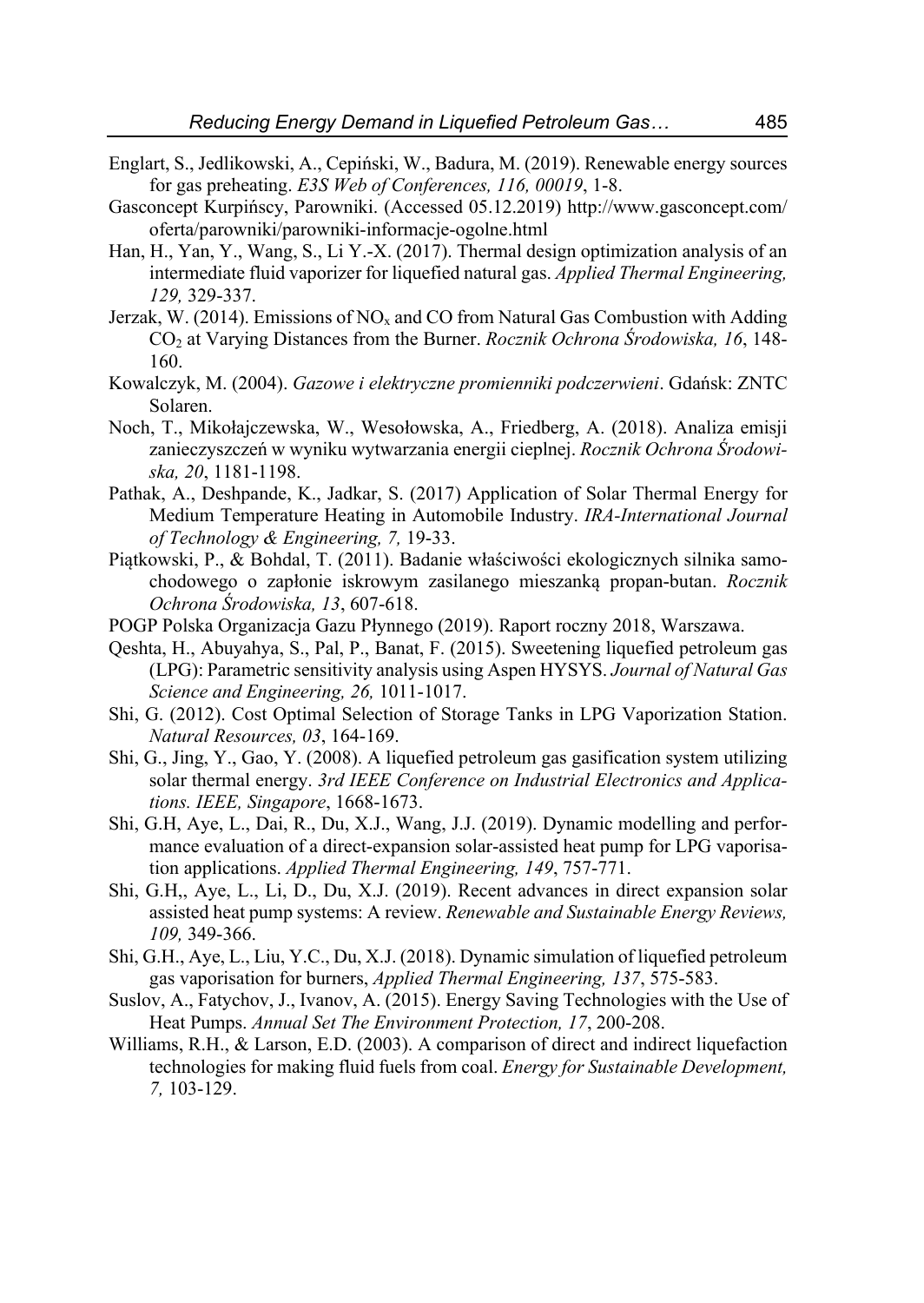- Wojcik, W., Adikanova, S., Malgazhdarov, Y.A., Madiyarov, M.N., Myrzagaliyeva, A.B., Temirbekov, N.M., Junisbekov, M., Pawłowski, L. (2017) Probabilistic and Statistical Modelling of the Harmful Transport Impurities in the Atmosphere from Motor Vehicles. *Rocznik Ochrona Środowiska, 19,* 795-808.
- Zajda, R., & Tymiński, B. (1999). *Instalacje i urządzenia gazowe*, Warszawa: Centrum Szkolenia Gazownictwa.
- Zakaria, Z., & Mustafa, A. (2011). The Influence of compositions on liquefied petroleum gas residue in storage. *International Journal of Research and Reviews in Applied Sciences, 7,* 360-367.
- Żuchowicki, A.W., & Żuchowicki, J. (2009). Wybrane problemy zaopatrzenia w gaz jednostek osadniczych w Polsce. *Rocznik Ochrona Środowiska, 11,* 267-279.

#### **Abstract**

The paper discusses the use of renewable energy sources for the LPG vaporizer systems in a moderate climate. The presented alternative solutions based on modern gas devices and renewable energy show great potential for energy savings in liquid gas evaporation systems in comparison to classical and currently commonly used systems. It has been demonstrated that the proposed solutions can significantly reduce the consumption of energy used to evaporate LPG in an environmentally friendly manner. The use of gas heat pumps in relation to a traditional energy source enables gas consumption to be reduced to 36%. The extension of the heat pump system with ground air heat exchanger or with vertical or horizontal heat exchangers, allows savings in gas consumption up to 42%. Moreover, the application of such systems enables more effective use of low emission and efficient heating medium in gas systems. In addition, in summer, when there is no need to evaporate the liquefied gas, these devices can be used to cold-production for, social and living needs.

#### **Keywords:**

energy savings, LPG, vaporization technologies, heat pump, renewable energy

# **Obniżenie zapotrzebowania na energię w procesach odparowania skroplonego gazu**

#### **Streszczenie**

W artykule omówiono wykorzystanie odnawialnych źródeł energii w układach parowników LPG w klimacie umiarkowanym. Przedstawione alternatywne rozwiązania oparte na nowoczesnych urządzeniach gazowych i energii odnawialnej wykazują duży potencjał oszczędności energii w instalacjach odparowania gazu płynnego w porównaniu z klasycznymi i obecnie powszechnie stosowanymi systemami. Wykazano, że proponowane rozwiązania mogą znacząco ograniczyć zużycie energii wykorzystywanej do odparowania LPG w sposób przyjazny dla środowiska. Zastosowanie gazowych pomp ciepła w stosunku do tradycyjnego źródła energii pozwala na redukcję zużycia gazu do 36%. Rozbudowa systemu pomp ciepła o pojedynczy gruntowy powietrzny wymiennik ciepła lub dodatkowo współpracujący z pionowymi, lub poziomymi systemami odwiertów